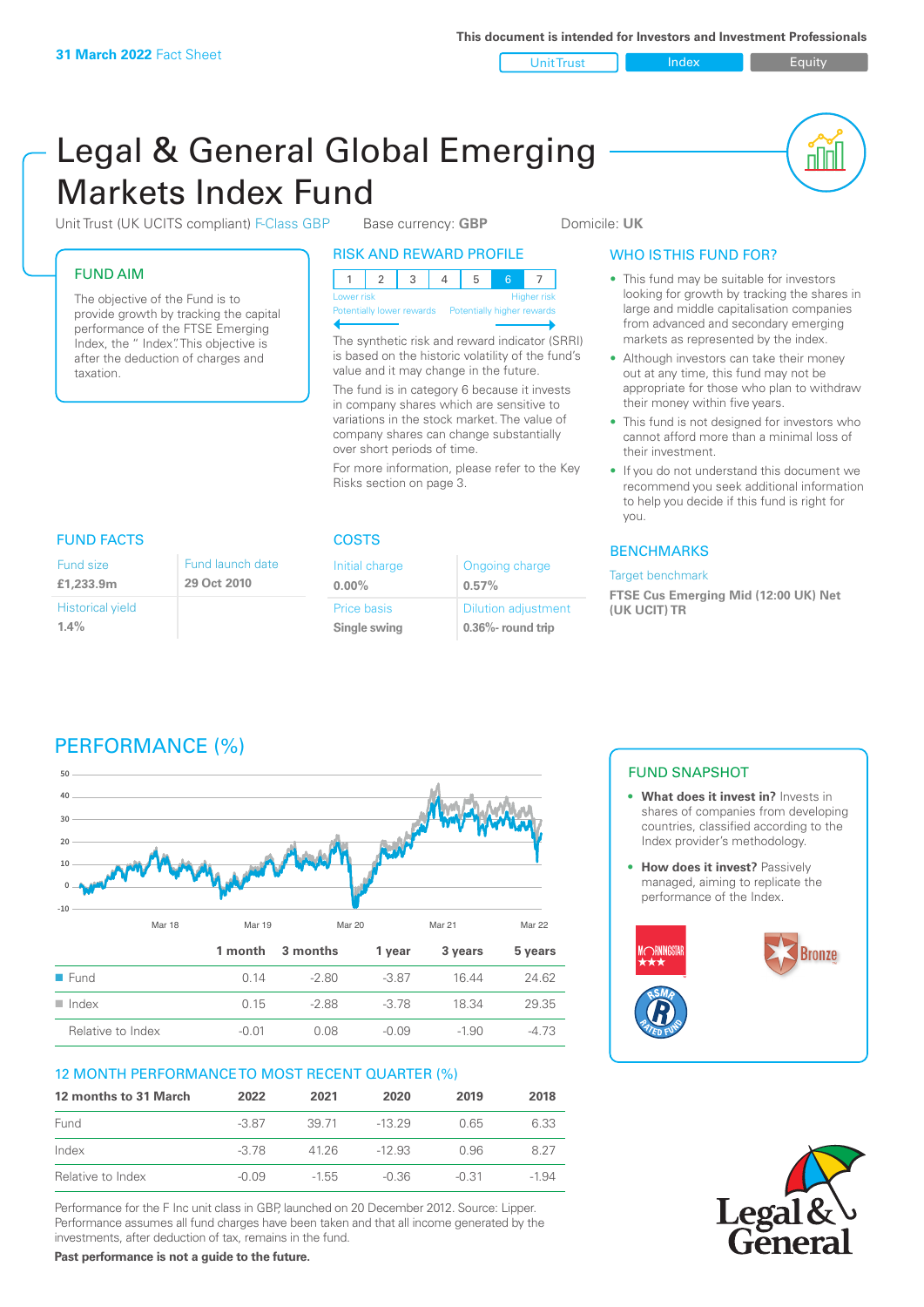Unit Trust (UK UCITS compliant) F-Class GBP

# PORTFOLIO BREAKDOWN

All data sources are a combination of LGIM and the Fund Accountant unless otherwise stated. Totals may not sum to due to rounding. In order to minimise transaction costs, the Fund will not always own all the assets that constitute the index and on occasion it will own assets that are not in the index. The number of fund holdings can also differ from the index due to corporate events and proxy holdings.



# SECTOR (%)

| ■ Technology               | 23.1 |
|----------------------------|------|
| $\blacksquare$ Financials  | 23.0 |
| ■ Consumer Discretionary   | 12.3 |
| ■ Basic Materials          | 8.3  |
| $\blacksquare$ Industrials | 7.2  |
| <b>Energy</b>              | 6.2  |
| Consumer Staples           | 5.9  |
| ■ Telecommunications       | 46   |
| ■ Health Care              | 3.7  |
| $\blacksquare$ Utilities   | 3.0  |
| ■ Real Estate              | 26   |
|                            |      |

## COUNTRY (%)

|            | China        | 33.0 |  |
|------------|--------------|------|--|
|            | Taiwan       | 18.1 |  |
| $^{\circ}$ | India        | 15.8 |  |
|            | Brazil       | 7.2  |  |
|            | Saudi Arabia | 5.0  |  |
|            | South Africa | 4.8  |  |
|            | Mexico       | 2.7  |  |
|            | Thailand     | 2.5  |  |
|            | Malaysia     | 1.9  |  |
|            | Other        | 9.0  |  |
|            |              |      |  |

# MARKET CAPITALISATION (%) TOP 10 HOLDINGS (%)

| ■ Large              | 87.6 |
|----------------------|------|
| $\blacksquare$ Mid   | 12.4 |
| $\blacksquare$ Small | 0.0  |

■ Top 10 holdings 22.3% Rest of portfolio 77.8% No. of holdings in fund 1,754 No. of holdings in index 1,907

| Taiwan Semiconductor Manufacturing Co | -7.4 |
|---------------------------------------|------|
| <b>Tencent Holdings</b>               | 4.2  |
| Alibaba Group Holding                 | 2.7  |
| Reliance Industries                   | 17   |
| Infosys                               | 13   |
| Vale                                  | 12   |
| Meituan B                             | 12   |
| China Construction Bank H             | 1.0  |
| <b>Housing Development Finance</b>    | 08   |
| Al Rajhi Bank                         | 0 8  |
|                                       |      |



The Index Fund Management team comprises 25 fund managers, supported by two analysts. Management oversight is provided by the Global Head of Index Funds. The team has average industry experience of 15 years, of which seven years has been at LGIM, and is focused on achieving the equally important objectives of close tracking and maximising returns.